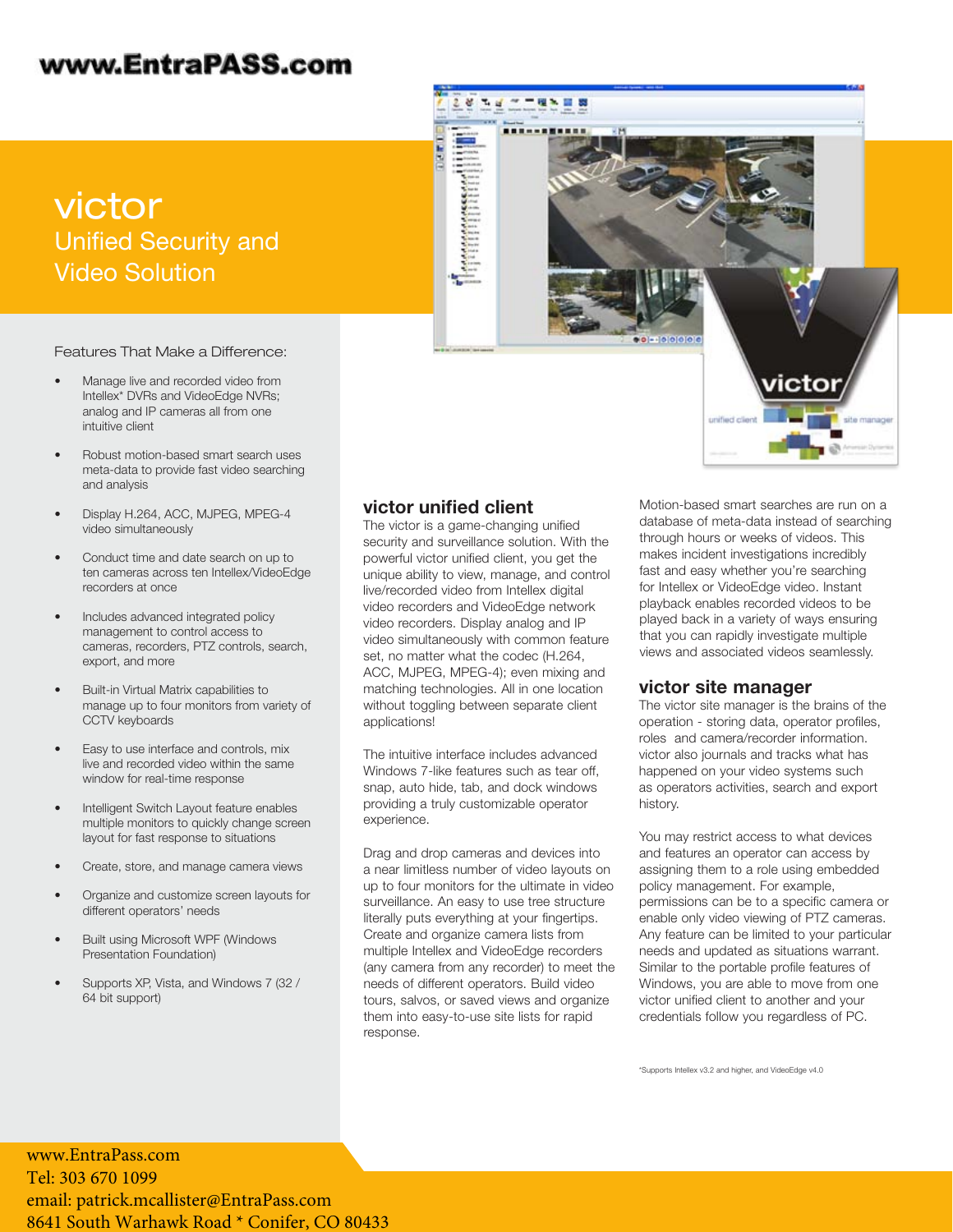# **Features**

#### Intuitive Operator Experience

Easily create multi-monitor user specific layouts to increase operator efficiency. One operator may have a layout that includes surveillance window (video panes), a device/site list, and an integrated web browser with the weather channel loaded so he can monitor the area for storms.

With one click of the mouse, you can switch to a different layout that includes a virtual matrix and alert monitors to better suit the needs of a new situation. This easy layout switch allows you to more quickly respond to emergencies or changes in traffic or activity level.



This operator was able to quickly switch to his "weather alert" layout when he heard of an impending storm in the area.

### Optimal Management of Events, Alerts, and Alarms improves Situational Awareness

Whether IP or analog cameras, you can program multiple cameras and presets to respond to a single alert. This ensures you don't miss a thing, whatever cameras you are using.

Create video actions with PTZ presets linked to alarms. Automatically launch event breakthrough video salvos on specified monitors. Add audio alarms and instructions for officers to respond. You can generate alarms on:

- Motion detection
- Video loss
- Offline
- User generated
- Disk issues

## Superior Searching Capabilities with Meta-data

Using innovative video analytics capabilities, victor makes searching for recorded video remarkably fast. Motion-based smart searches are performed using meta-data, which is essentially a database of motion pertinent to each frame,

instead of the cumbersome method of locally downloading, analyzing, and then searching each video clip individually.

Accelerate investigations by adding in and time syncing associated cameras to motion-based smart search results. Easily identify suspicious behavior and track individuals/ vehicles across cameras for in-depth analysis.

Time and date based searches can be performed on up to ten cameras across multiple Intellex and VideoEdge recorders, simplifying investigations.

## Instant Playback

victor's instant playback uses streaming video letting you easily transition from search to investigation. Additionally, instant playback can synchronize videos from multiple recorders (VideoEdge or Intellex) making analyzing a suspect movements cross cameras simple. No longer restricted by basic one-speed, forward or reverse searches, victor provides amazing flexibility by letting you search for video, forward or reverse at:

- Normal speed
- 1x, 2x, 3x, 4x normal speed
- Frame by frame
- Intuitive Jump Back button lets operators skip though video based on time increments (30 seconds, 1, 5, 10, 30 or 60 minutes)

## Virtual Matrix

Manage your virtual matrix using a variety of CCTV keyboards across four monitors - all without buying a separate VMK product. Use auto-numbering or user-defined pseudo numbering of panes for easy video management.



The built-in virtual matrix setup auto numbering, call ups, and other settings make programming your system intuitive and fast.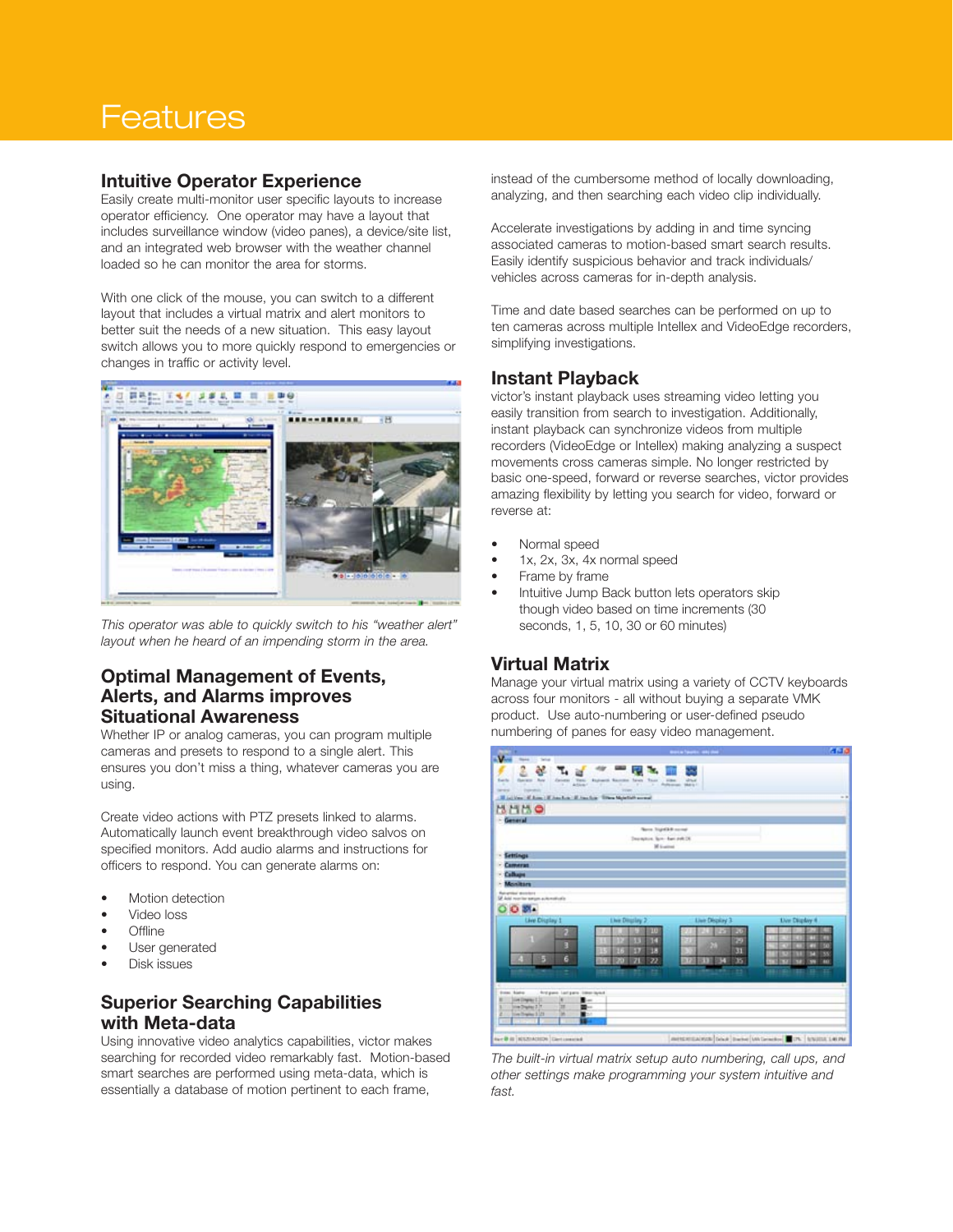# **Features**

### Administrative Functions made easy and more powerful

An essential part of a successful surveillance operation is providing operators with an intuitive way to manage the system. victor allows you to personalize tasks and privileges depending on the role of each operator.

For example, one operator may have access to only certain cameras with a subset of functions for each camera. S/he may be able to control the PTZ but not export video. Another operator may have access to all functions on all cameras. You can create hundreds of roles and the operators' profiles are portable, i.e. their credentials can be used on any PC and they will have the same look and setup.

|                                                                                                                                                                                                                      |                                     |              | <b>W</b> San Ground                                                                                                                           |                                                                          |
|----------------------------------------------------------------------------------------------------------------------------------------------------------------------------------------------------------------------|-------------------------------------|--------------|-----------------------------------------------------------------------------------------------------------------------------------------------|--------------------------------------------------------------------------|
| $V -$<br><b>State</b><br>. Mos.<br>2 분.<br>ы.<br>dancer has I liever, that human bundet lane from<br><b>bank</b><br><b>CATCH</b><br>Advanced.<br>×<br>- 1<br><b>Simula</b><br><b>SHAKE</b><br>Minitian When Milandas | state lane: New York<br><b>SALE</b> |              | w<br><b>STORY</b><br><b>Isma</b> Sacrat<br><b>Inches</b><br>Davison<br>x<br><b>Tourist</b><br><b>Tuner</b><br><b>Factor</b><br><b>The man</b> | San Care<br><b>III</b> less<br>Technik<br>al Direction<br><b>Triance</b> |
| <b>【四) 中国 又 【 三 10 日</b>                                                                                                                                                                                             |                                     |              | <b>Toronto</b><br>1444                                                                                                                        | <b>Trail sale</b>                                                        |
|                                                                                                                                                                                                                      |                                     |              | <b>Tourist</b><br>1 caps                                                                                                                      | Trailer                                                                  |
| ᇤ                                                                                                                                                                                                                    |                                     |              | <b>Toronto</b><br><b>Truck</b><br><b>Sund</b>                                                                                                 | <b>STAN</b><br><b>Passed and Retrieve</b>                                |
| <b>Turns</b><br><b>Shortputer</b>                                                                                                                                                                                    |                                     |              | $1 + 100$<br>-                                                                                                                                | ---                                                                      |
| i m<br>- Advisement<br>Truck<br>Ashmanan<br>August Lines<br>to a                                                                                                                                                     |                                     |              | ۰<br><b>Thing</b><br>$\overline{a}$                                                                                                           | Dancer                                                                   |
| Rower Lines<br><b>True</b><br>- Institute<br>Institute                                                                                                                                                               |                                     |              | <b>Turned</b><br>1 mod                                                                                                                        | in Time                                                                  |
| <b>Signal</b><br><b>Sand</b><br><b>N.A. Stand</b>                                                                                                                                                                    |                                     |              | ٠<br><b>Inches</b><br>3 month                                                                                                                 | 3mm                                                                      |
|                                                                                                                                                                                                                      |                                     |              | ₩<br><b>Triang</b>                                                                                                                            | $\frac{1}{2}$                                                            |
|                                                                                                                                                                                                                      |                                     |              | Istua<br>14rew                                                                                                                                | $3 - 4$                                                                  |
| <b>Electron Market Collection</b>                                                                                                                                                                                    |                                     |              | <b>Service</b><br><b><i><u>Stagewice</u></i></b><br>×.                                                                                        | <b>Tuesday</b>                                                           |
| 出出出身                                                                                                                                                                                                                 |                                     |              | ¥<br><b>Internet</b><br><b>Grand</b>                                                                                                          | <b>These</b>                                                             |
|                                                                                                                                                                                                                      |                                     |              | lange.<br><b>Trime</b><br>t.<br>9                                                                                                             | Therita Sales Antonio<br>المدمة                                          |
| - General                                                                                                                                                                                                            | <b>Santa Francishue</b>             |              | <b>Lake Ave</b><br>81111<br>w                                                                                                                 | <b>Service</b>                                                           |
|                                                                                                                                                                                                                      | <b>Bestieve</b> , Ryman Award #     |              | <b>Letta</b><br><b>Trans</b><br>h.<br>×<br><b>Saltage</b>                                                                                     | m                                                                        |
|                                                                                                                                                                                                                      | <b>Millened</b>                     |              | u.<br>w<br><b>Francis</b>                                                                                                                     | c                                                                        |
| - Credentials                                                                                                                                                                                                        |                                     |              | u.<br>€<br>3 toward                                                                                                                           | <b>Company Company</b>                                                   |
| StreetWebpine WORTH                                                                                                                                                                                                  |                                     |              | 3<br><b>Sales</b><br><b>Trans</b>                                                                                                             | <b>Traine Carriers Frank Autor:</b>                                      |
|                                                                                                                                                                                                                      |                                     |              | <b>Lettup</b><br>From a                                                                                                                       | <b>Star Parkers on</b>                                                   |
| <b>Darwin STRASS</b>                                                                                                                                                                                                 |                                     |              | <b>Integrate</b><br>7146                                                                                                                      | <b>USA MALA</b>                                                          |
| <b>Hales</b>                                                                                                                                                                                                         | Action                              | <b>Allaw</b> | <b><i><u>Inster smooth</u></i></b>                                                                                                            |                                                                          |
| E savennes<br><b>C. Pouler Lines</b>                                                                                                                                                                                 | Show                                | u.           | Writing all serious                                                                                                                           |                                                                          |
| C Instigme                                                                                                                                                                                                           | Edit                                |              | 11 does always a test<br>U Ston al actore                                                                                                     |                                                                          |
| <b>Alliant</b>                                                                                                                                                                                                       |                                     | 図            |                                                                                                                                               |                                                                          |
|                                                                                                                                                                                                                      | <b>Bun PTZ</b>                      | b            |                                                                                                                                               |                                                                          |
|                                                                                                                                                                                                                      | <b>Update PTZ</b>                   | Ð            |                                                                                                                                               |                                                                          |
|                                                                                                                                                                                                                      | <b>Instant Playback</b>             | 図            |                                                                                                                                               |                                                                          |
|                                                                                                                                                                                                                      | Live sudio                          | Ð            |                                                                                                                                               |                                                                          |
| nor \$ 10   \$102-\$103 \$   their concent.                                                                                                                                                                          | Search and Retrieve  W.             |              |                                                                                                                                               | 28  L. Dave                                                              |

Assign operators roles to manage access to sensitive information.

### System Monitoring and Reports

To ensure your system is running smoothly, victor gives you the ability to monitor the health of your system. From the same single interface you can receive alerts about camera, storage and system malfunction from either Intellex or VideoEdge recorders. Journal who, what, and when video is searched and exported from any Intellex or VideoEdge protecting your company from damaging/embarrassing videos appearing on the Internet.

Generate reports on system activity that include:

- System messages
- **Devices**
- Operator usage
- Alerts and alarms
- Search and export of recorded video

#### Seamless Migration for Intellex Users

Hundreds of thousands of businesses worldwide have invested in Intellex Digital Video Management Systems. And no wonder. Intellex is the video management solution of choice for 80 of the Top 100 US retailers and is installed in dozens of key government, gaming, and transportation applications because of its renowned performance and reliability. We respect that investment and even with the ever-increasing shift to IP, believe that adapting to change shouldn't necessarily mean throwing away an existing infrastructure.

Using the victor solution, Intellex customers can leverage the investment they've made in their digital video recording platform and add IP devices…without missing a beat. A single operator experience for both Intellex and VideoEdge allows customers to enjoy a mixed environment of IP and analog devices.